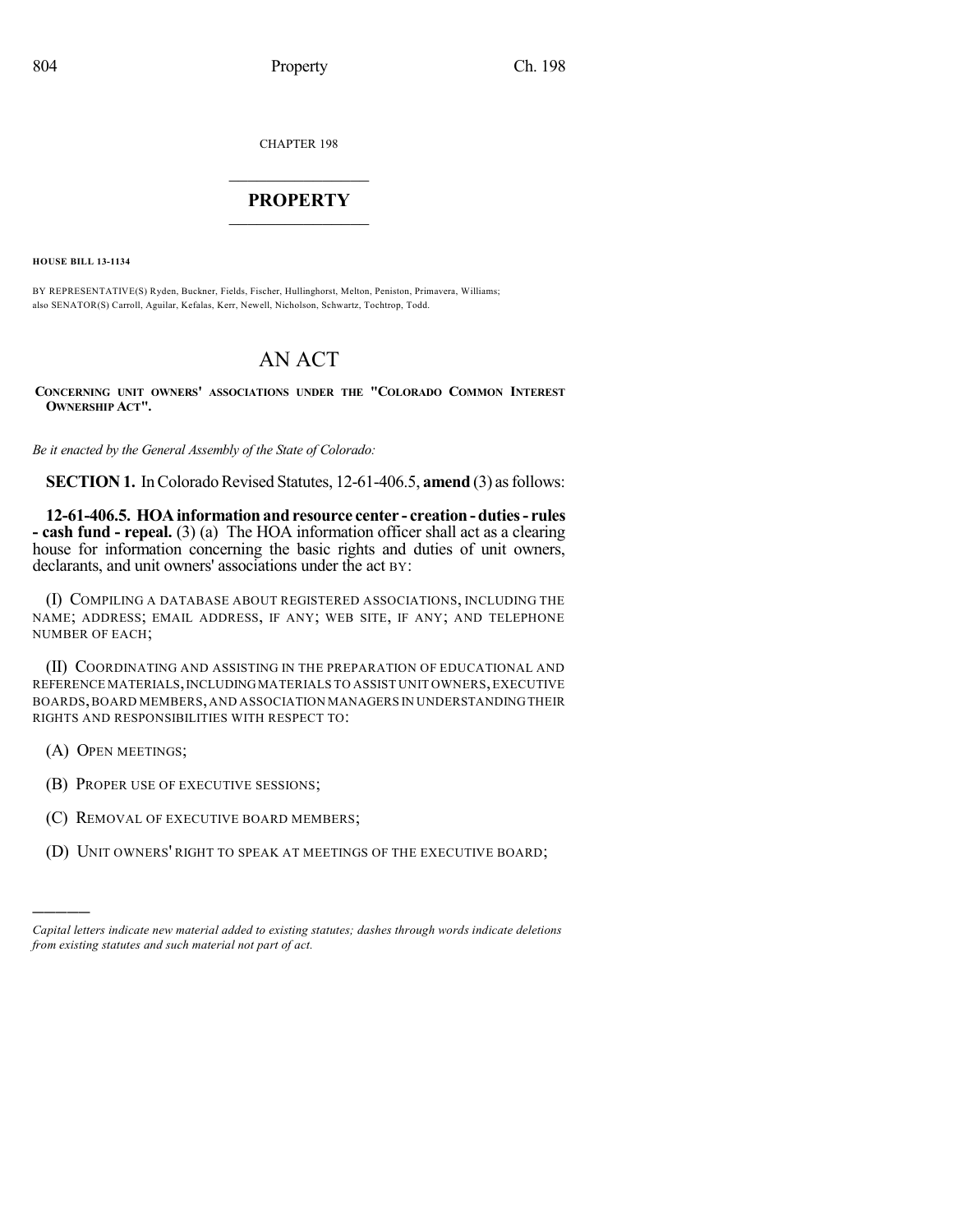### Ch. 198 **Property** 805

(E) UNIT OWNERS' OBLIGATION TO PAY ASSESSMENTS AND THE ASSOCIATION'S RIGHTS AND RESPONSIBILITIES IN PURSUING COLLECTION OF PAST-DUE AMOUNTS; AND

(F) OTHER EDUCATIONAL OR REFERENCE MATERIALS THAT THE HOA INFORMATION OFFICER DEEMS NECESSARY OR APPROPRIATE;

(III) MONITORING CHANGES IN FEDERAL AND STATE LAWS RELATING TO COMMON INTEREST COMMUNITIES AND PROVIDING INFORMATION ABOUT THECHANGES ON THE DIVISION OF REAL ESTATE'S WEB SITE; AND

(IV) PROVIDING INFORMATION, INCLUDING A "FREQUENTLY ASKED QUESTIONS" RESOURCE, ON THE DIVISION OF REAL ESTATE'S WEB SITE.

(b) The HOA information officer may:

(I) Employ one or more assistants up to a maximum of  $1.0$  FTE, as may be necessary to carry out his or her duties; and

(II) REQUEST CERTAIN RECORDS FROM ASSOCIATIONS AS NECESSARY TO CARRY OUT THE HOA INFORMATION OFFICER'S DUTIES AS SET FORTH IN THIS SECTION.

(c) THE HOA INFORMATION OFFICER shall track inquiries and complaints and report annually to the director of the division of real estate regarding the number and types of inquiries and complaints received.

**SECTION 2.** In Colorado Revised Statutes, **add** 12-61-406.7 as follows:

**12-61-406.7. Study of comparable HOA information and resource centers - recommendations - report - repeal.** (1) (a) THE DIRECTOR OF THE DIVISION OF REAL ESTATE OR HIS OR HER DESIGNEE SHALL CONDUCT A STUDY OF THE FUNCTIONS AND DUTIES OF OTHER STATES' HOA OFFICES, INCLUDING:

(I) THENEVADA OFFICE OF THE OMBUDSMAN FOR OWNERS IN COMMON-INTEREST COMMUNITIES AND CONDOMINIUM HOTELS, OR ITS SUCCESSOR OFFICE;

(II) THE VIRGINIA OFFICE OF THE COMMON INTEREST COMMUNITY OMBUDSMAN, OR ITS SUCCESSOR OFFICE; AND

(III) THE FLORIDA OFFICE OF THE CONDOMINIUM OMBUDSMAN,OR ITS SUCCESSOR OFFICE.

(b) THE STUDY OF OTHER STATES'HOAOFFICES MUST INCLUDE AN ASSESSMENT OF THE STRUCTURE, COSTS, FUNDING, AND SUCCESS OF THE FOLLOWING FUNCTIONS AND DUTIES IF PERFORMED BY ANY OF THE OTHER STATES' HOA OFFICES:

(I) FILING, INVESTIGATION, VERIFICATION, AND RESOLUTION OF COMPLAINTS;

(II) OFFERING TO MEDIATE COMPLAINTS;

(III) MANDATING MEDIATION OF COMPLAINTS;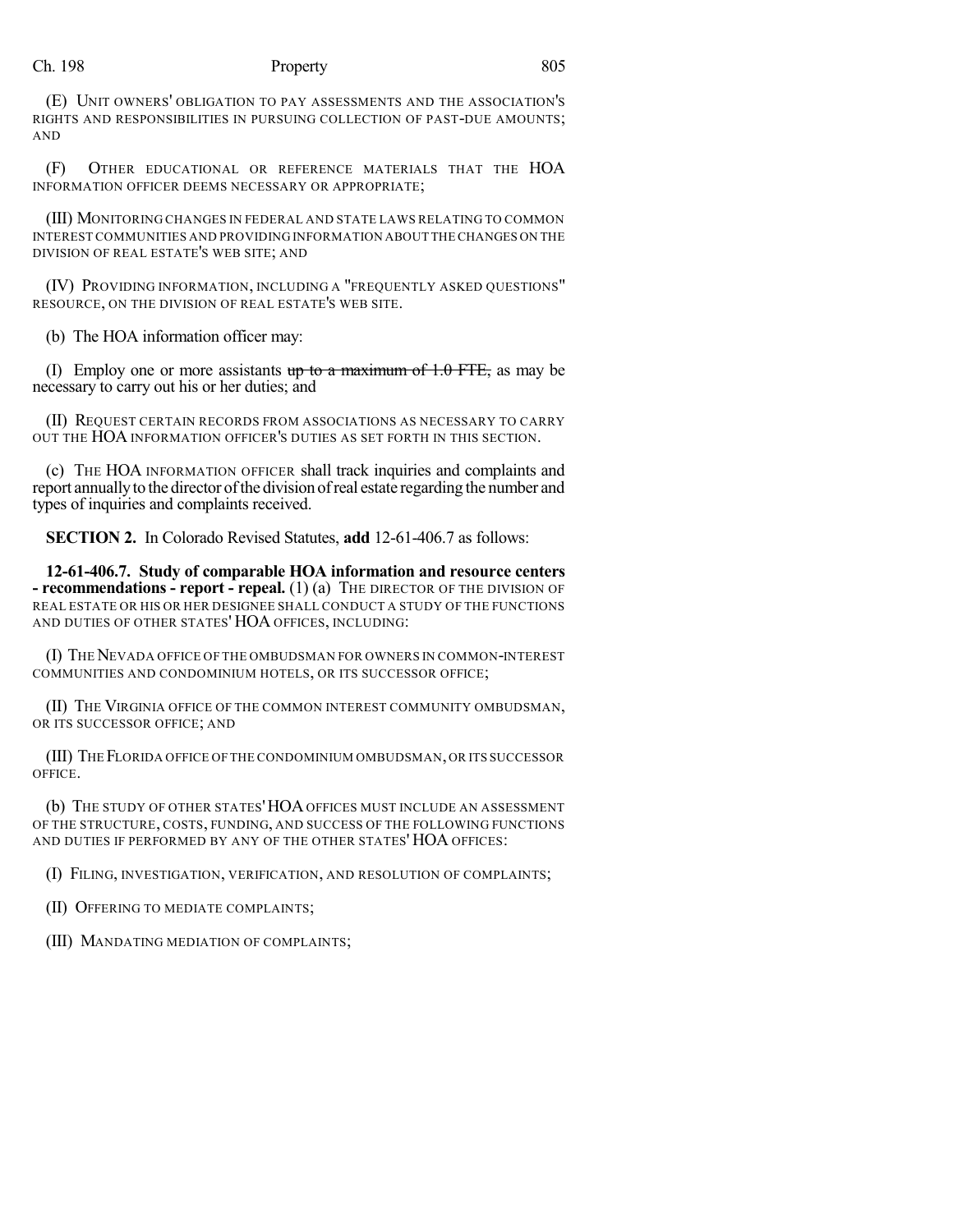#### 806 Property Ch. 198

(IV) REFERRING DISPUTES ARISING BETWEEN OR AMONG UNIT OWNERS, EXECUTIVE BOARDS OR BOARDS OF DIRECTORS,BOARD MEMBERS,AND ASSOCIATION MANAGERS TO ALTERNATIVE DISPUTE RESOLUTION SERVICES;

(V) PROVIDING UNIT OWNERS WITH AN EXPEDITED AND INEXPENSIVE ADMINISTRATIVE HEARING PROCESS SPECIFIC TO HOA-RELATED DISPUTES;

(VI) WITH REGARD TO HOA ELECTIONS:

(A) MONITORING AND REVIEWING OF AN HOA'S PROCEDURES AND ANY ELECTION-RELATED DISPUTES THAT ARISE;

(B) REPORTING OF ALLEGED ELECTION-RELATED MISCONDUCT; AND

(C) WHEN REQUESTED BY A THRESHOLD NUMBER OF VOTING INTERESTS IN AN HOA, APPOINTING AN ELECTION MONITOR TO CONDUCT THE HOA'S ELECTION;

(VII) DETERMINING A PER-UNIT FEE UPON WHICH TO CALCULATE HOA REGISTRATION FEES;

(VIII) PROVIDING REGULATORY OVERSIGHT OVER DECLARANT-CONTROLLED BOARDS TO ENSURE THAT THE BOARDS ARE COMPLYING WITH:

(A) THEIR FIDUCIARY DUTIES TO THE ASSOCIATION;

(B) THE REQUIREMENTS OF THE "COLORADO COMMON INTEREST OWNERSHIP ACT", ARTICLE 33.3 OF TITLE 38, C.R.S., RELATING TO TRANSITION;

(IX) PROVIDING REGULATORY OVERSIGHT TO PROTECT EXECUTIVE BOARDS, DIRECTORS, HOMEOWNERS, AND RESIDENTS FROM THREATS OR DEFAMATORY CONDUCT ARISING IN RELATION TO HOA MATTERS; AND

(X) ANY OTHER RELEVANT HOAFUNCTION OR DUTY THAT THE DIRECTOR OF THE DIVISION OF REAL ESTATE OR HIS OR HER DESIGNEE DEEMS NECESSARY TO STUDY.

(c) WITH RESPECT TO ANY FUNCTIONS LISTED IN PARAGRAPH (b) OF THIS SUBSECTION (1) THAT WOULD BE PROVIDED ON AN INDIVIDUAL BASIS, INCLUDING MEDIATION SERVICES, ALTERNATIVE DISPUTE RESOLUTION REFERRALS, AND ELECTIONS MONITORING, THE DIRECTOR OF THE DIVISION OF REAL ESTATE OR HIS OR HER DESIGNEE SHALL DETERMINE:

(I) THE NUMBER OF TIMES PER YEAR THAT THE FUNCTION IS PROVIDED IN EACH OTHER STATE PROVIDING THE FUNCTION;

(II) WHETHER THE OTHER STATES PROVIDING THE FUNCTION:

(A) DIRECTLY CHARGE THE PARTIES UTILIZING THE FUNCTION AND, IF SO, HOW THE OTHER STATES DETERMINE THE AMOUNT TO CHARGE THE PARTIES AND THE APPORTIONMENT OF THE AMOUNT BETWEEN THE PARTIES; AND

(B) INCLUDE THE COST OF THE FUNCTION IN THE HOA REGISTRATION FEES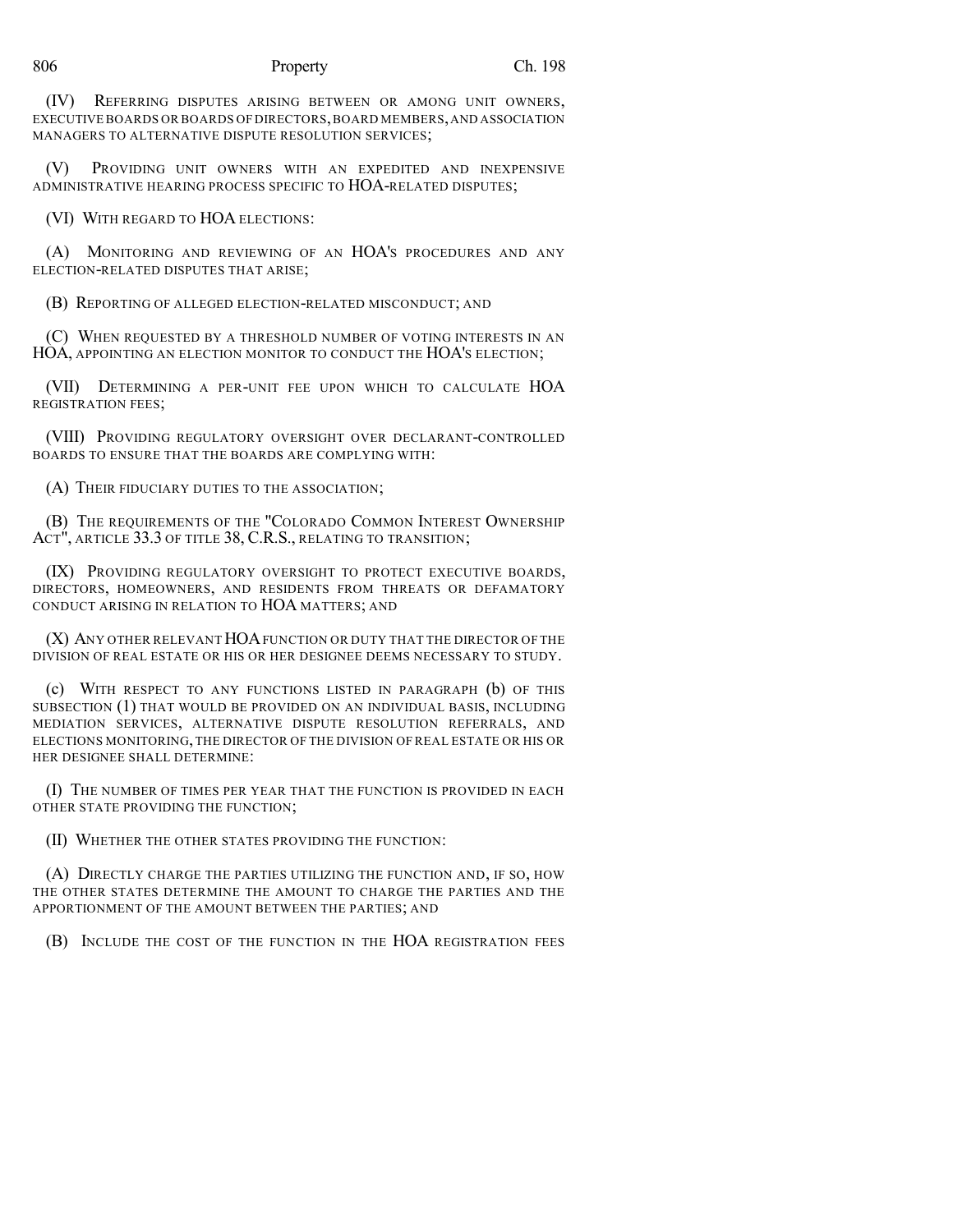#### Ch. 198 **Property** 807

CHARGED TO ALL HOAS PAYING A REGISTRATION FEE AND, IF SO, HOW THE OTHER STATES DETERMINE THE AMOUNT TO CHARGE EACH HOA FOR THE FUNCTION.

(d) IF ANY OF THE DUTIES AND FUNCTIONS LISTED IN PARAGRAPH (b) OF THIS SUBSECTION (1) ARE NOT PERFORMED BY ANY OTHER STATE'S HOA OFFICE, THE DIRECTOR OF THE DIVISION OF REAL ESTATE OR HIS OR HER DESIGNEE SHALL PRESENT A PLAN THAT INCLUDES'

(I) AN ASSESSMENT OF THE NEED FOR THE DUTY OR FUNCTION;

(II) A PLAN FOR IMPLEMENTING THE DUTY OR FUNCTION; AND

(III) A PROJECTION OF THE COSTS TO PERFORM THE DUTY OR FUNCTION.

(e) ON OR BEFORE DECEMBER 31, 2013, THE DIRECTOR OF THE DIVISION OF REAL ESTATE OR HIS OR HER DESIGNEE SHALL PREPARE A REPORT OF THE FINDINGS AND CONCLUSIONS OF THE STUDY AND SHALL PRESENT THE REPORT, INCLUDING HIS OR HER RECOMMENDATIONS BASED ON THE STUDY AND A REVIEW OF COLORADO'S EXPERIENCE,TO THE BUSINESS,LABOR,ECONOMIC,AND WORKFORCE DEVELOPMENT COMMITTEE OF THE HOUSE OF REPRESENTATIVES AND THE LOCAL GOVERNMENT COMMITTEE OF THE SENATE, OR THEIR SUCCESSOR COMMITTEES, DURING THE SECOND REGULAR SESSION OF THE SIXTY-NINTH GENERAL ASSEMBLY.

(2) THIS SECTION IS REPEALED, EFFECTIVE JULY 1, 2014.

**SECTION 3.** In Colorado Revised Statutes, **amend** 38-33.3-401 as follows:

**38-33.3-401. Registration - annual fees.** (1) Every unit owners' association organized under section 38-33.3-301 shall register annually with the director of the division of real estate, in the form and manner specified by the director.

(2) (a) Except as otherwise provided in paragraph (b) of this subsection (2), the UNIT OWNERS' ASSOCIATION SHALL SUBMIT WITH ITS annual registration shall be accompanied by a fee in the amount set by the director in accordance with section 12-61-111.5, C.R.S., and shall include the FOLLOWING information, required to be disclosed under section 38-33.3-209.4 (1). The information shall be updated within ninety days of AFTER any change: in accordance with section 38-33.3-209.4 (1).

(I) THE NAME OF THE ASSOCIATION, AS SHOWN IN THE COLORADO SECRETARY OF STATE'S RECORDS;

(II) THE NAME OF THE ASSOCIATION'S MANAGEMENT COMPANY, MANAGING AGENT, OR DESIGNATED AGENT, WHICH MAY BE THE ASSOCIATION'S REGISTERED AGENT, AS SHOWN IN THE COLORADO SECRETARY OF STATE'S RECORDS, OR ANY OTHER AGENT THAT THE EXECUTIVE BOARD HAS DESIGNATED FOR PURPOSES OF REGISTRATION UNDER THIS SECTION;

(III) THE PHYSICAL ADDRESS OF THE HOA;

(IV) A VALID ADDRESS; EMAIL ADDRESS, IF ANY; WEB SITE, IF ANY; AND TELEPHONE NUMBER FOR THE ASSOCIATION OR ITS MANAGEMENT COMPANY,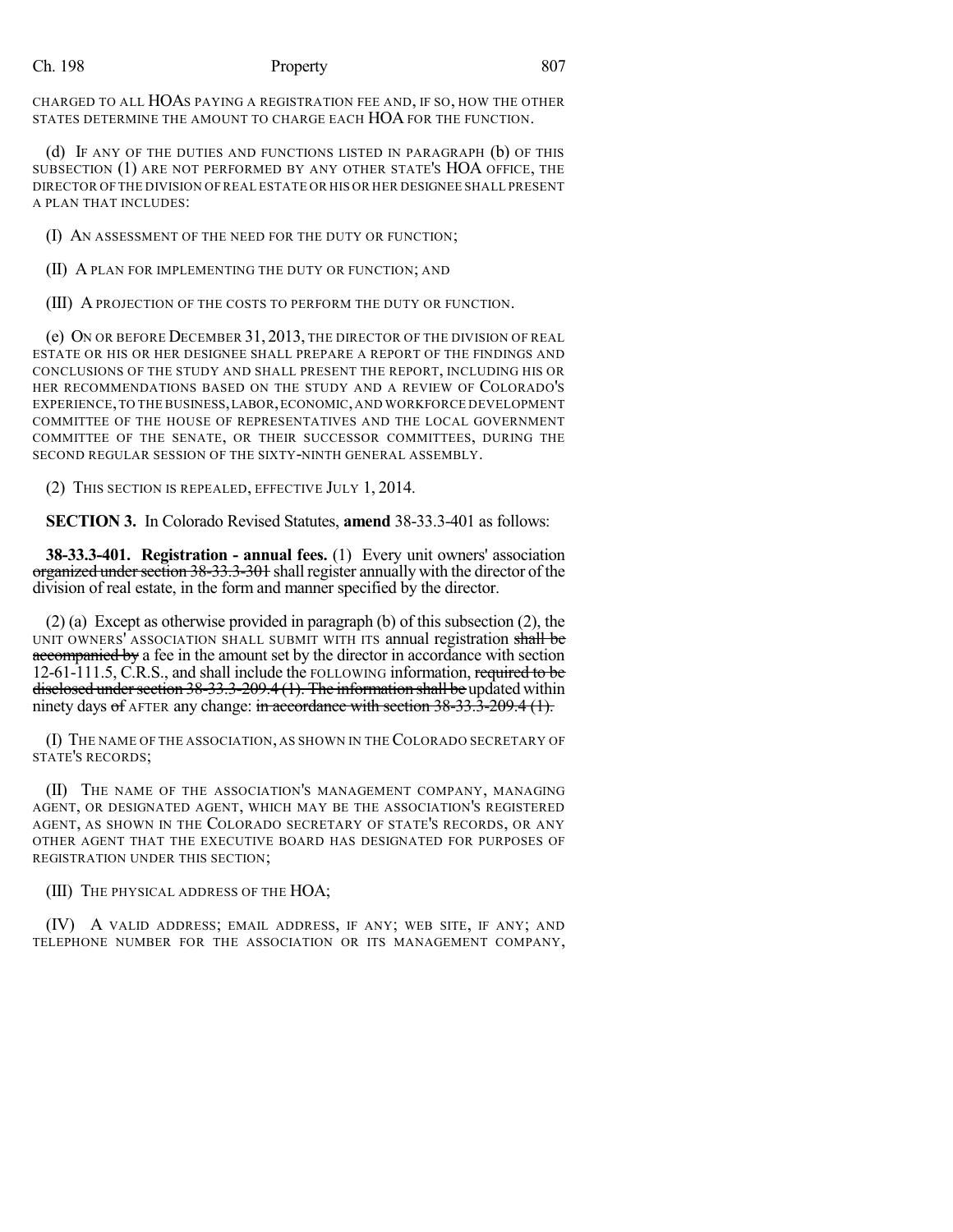MANAGING AGENT, OR DESIGNATED AGENT; AND

(V) THE NUMBER OF UNITS IN THE ASSOCIATION.

(b) A unit owners' association shall be Is exempt from the fee, but not the registration requirement, if the association:

(I) Has annual revenues of five thousand dollars or less; or

(II) Is not authorized to make assessments and does not have any revenue.

(3) A registration shall be IS valid for one year. THE RIGHT OF an association that fails to register, or whose annual registration has expired, is incline to impose or enforce a lien for assessments under section  $38-33.3-316$  or to pursue  $\frac{amv}{2}$  AN action or employ any AN enforcement mechanism otherwise available to it under section 38-33.3-123 IS SUSPENDED until it THE ASSOCIATION is again validly registered pursuant to this section. A lien for assessments previously filed RECORDED during a period in which the association was validly registered or before registration was required pursuant to this section shall is not be extinguished by a lapse in the association's registration, but any A pending enforcement proceedings PROCEEDING related to such THE lien shall be IS suspended, and any AN applicable time limits LIMIT IS tolled, until the association is again validly registered pursuant to this section. AN ASSOCIATION'S REGISTRATION IN COMPLIANCE WITH THIS SECTION REVIVES A PREVIOUSLY SUSPENDED RIGHT WITHOUT PENALTY TO THE ASSOCIATION.

(4) (a) A REGISTRATION IS VALID UPON THE DIVISION OF REAL ESTATE'S ACCEPTANCE OF THE INFORMATION REQUIRED BY PARAGRAPH (a) OF SUBSECTION (2) OF THIS SECTION AND THE PAYMENT OF APPLICABLE FEES.

(b) AN ASSOCIATION'S REGISTRATION NUMBER, AND AN ELECTRONIC OR PAPER CONFIRMATION ISSUED BY THE DIVISION OF REAL ESTATE, ARE PRIMA FACIE EVIDENCE OF VALID REGISTRATION.

(c) Administratively THE DIRECTOR OF THE DIVISION OF REAL ESTATE's final determinations by the director of the division of real estate concerning the validity or timeliness of registrations under this section are subject to judicial review pursuant to section 24-4-106 (11), C.R.S.; EXCEPT THAT THE COURT SHALL NOT FIND A REGISTRATION INVALID BASED SOLELY ON TECHNICAL OR TYPOGRAPHICAL ERRORS.

**SECTION 4.** In Colorado Revised Statutes, 38-33.3-117, **amend** (1.5) introductory portion,  $(1.5)$  (l), and  $(1.5)$  (m); and **add**  $(1.5)$  (n) as follows:

**38-33.3-117. Applicability to preexisting common interest communities.**  $(1.5)$  Except as provided in section 38-33.3-119, the following sections shall apply to all common interest communities created within this state before July 1, 1992, with respect to events and circumstances occurring on or after January 1, 2006:

(1) 38-33.3-315 (7); and

(m) 38-33.3-317; AND